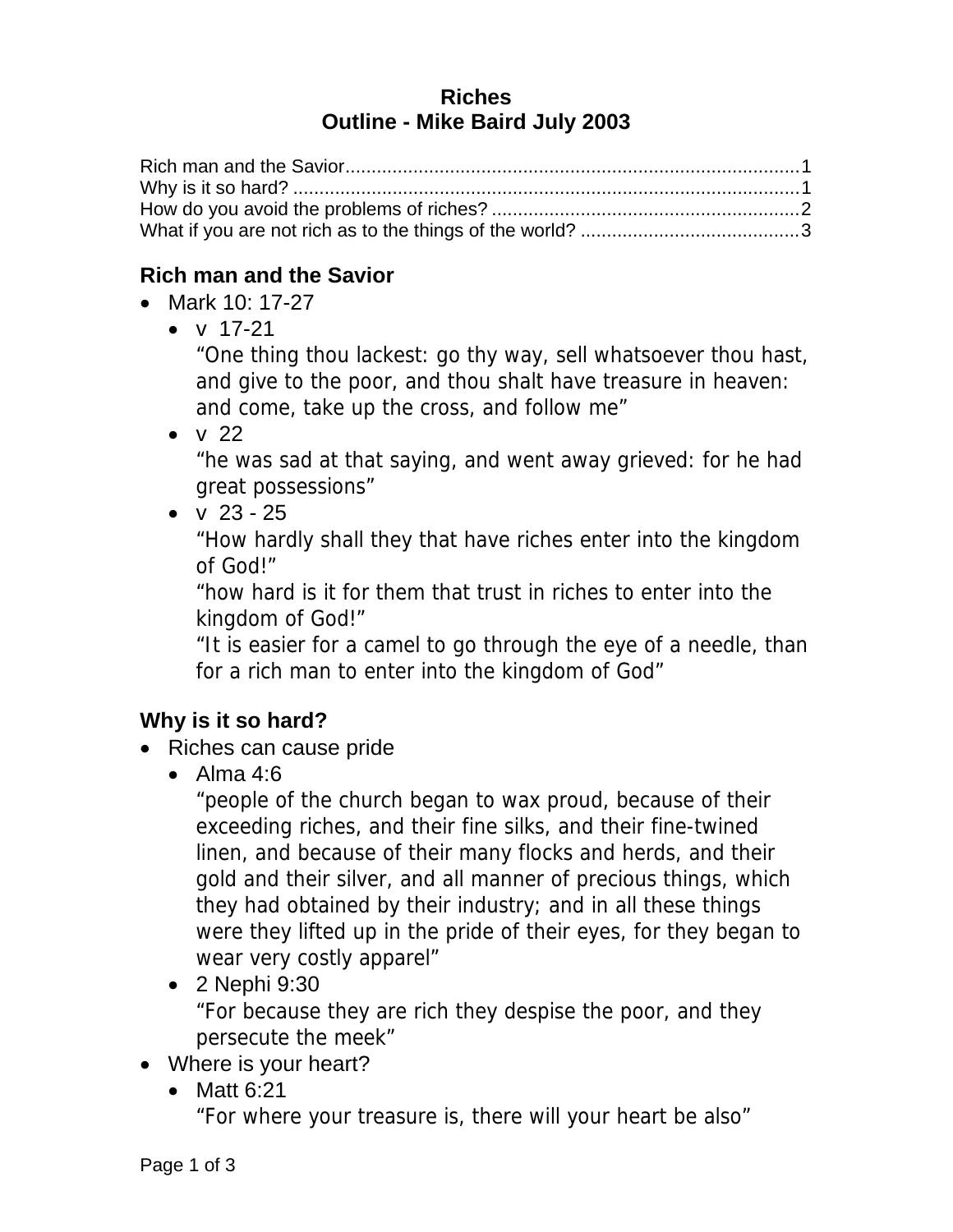2 Nephi 9:30

"and their hearts are upon their treasures; wherefore, their treasure is their god. And behold, their treasure shall perish with them also"

- No man can serve two masters
	- $\bullet$  Matt 6:24 "Ye cannot serve God and mammon"
- In our prosperity we set aside God
	- $\bullet$  Helaman 12:2

"they do harden their hearts, and do forget the Lord their God, and do trample under their feet the Holy One—yea, and this because of their ease, and their exceedingly great prosperity"

# **How do you avoid the problems of riches?**

- Christ gives key after telling it is hard
	- Mark 17:26-27(JST)

"With men that trust in riches, it is impossible; but not impossible with men who trust in God and leave all for my sake, for with such all these things are possible"

- Lay up treasure in Heaven
	- Matt 6:19-20 "lay up for yourselves treasures in heaven"
- Share of your riches
	- Alma 1:30

"thus, in their prosperous circumstances, they did not send away any who were naked, or that were hungry, or that were athirst, or that were sick, or that had not been nourished; and they did not set their hearts upon riches; therefore they were liberal to all..."

• Mosiah 4:21-23

"O then, how ye ought to impart of the substance that ye have one to another"

- Seek riches with right intent
	- Jacob 2:17-19

"Think of your brethren like unto yourselves, and be familiar with all and free with your substance, that they may be rich like unto you.

But before ye seek for riches, seek ye for the kingdom of God.